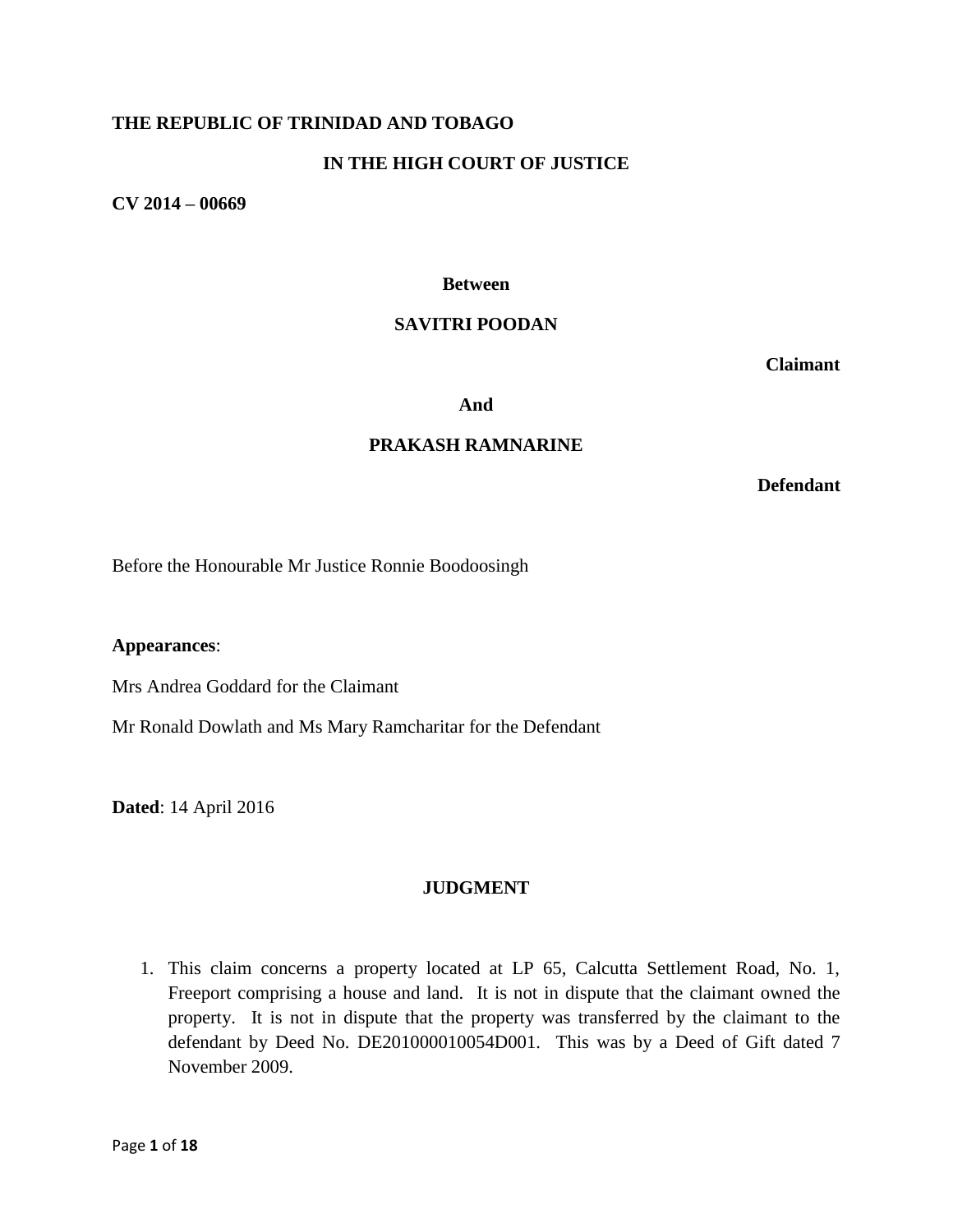- 2. The claimant raises the doctrine of non est factum. She also alleges the deed was procured by fraud. She seeks an order setting aside the deed and consequential orders.
- 3. There was also a will dated 12 June 2009 purportedly made by the claimant in favour of the defendant leaving the same property to the defendant. This pre-dated the deed of gift. It has since been revoked.
- 4. The relevance of the will concerns whether it supports the claimant's case that there has been an elaborate plan by the defendant to deprive her of her property.
- 5. The claimant says she did not sign this will. The defendant says she did.
- 6. The claimant says she signed the deed, but in different circumstances to that advanced by the defendant.
- 7. In support of her claim, the claimant gave evidence. She also called a document examiner, Mr Glenn Parmassar, who gave a report saying the will was likely not executed by the claimant.
- 8. The defendant's case was that he and the claimant were involved in an extra-marital relationship, which was sexual in nature over a period of time. He said they would go to a property he has located at Garth Road, Princes Town and there they would conduct their relationship including that of having sexual relations. He said over the years he gave the claimant money, he supported her, he took her out, he took her to the doctor and for medical attention at times, he would be in contact with her over the phone, and he even gave her money to pay for the funeral of her husband who passed away in June 2009. His case is that the claimant, of her own free will, decided to give the property to him because of the relationship they had and because of all he had done for her.
- 9. The issue with the transfer of the property came about when the claimant's son was arrested and bail had to be taken for him in 2012. It was then that the children of the claimant found out that the property had been transferred to him. This claim results from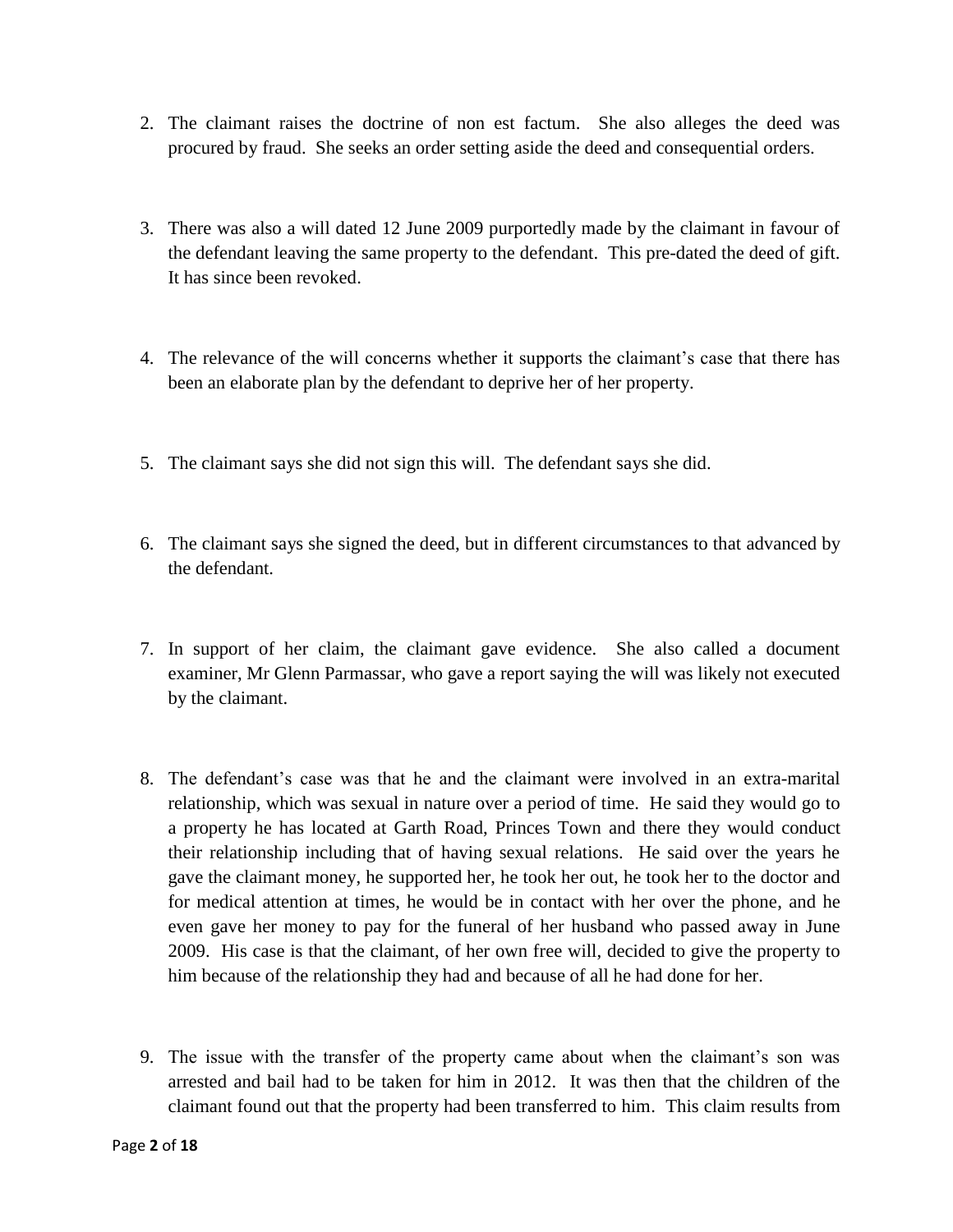the pressure by the children put on the claimant to reverse the transaction. The relationship between him and the claimant has ended since this took place.

- 10. It is to be noted that the claimant was married; she had 7 children and lived with her husband until his death. The claimant's children are all adults. Three sons live with her in the property while the female children have married and left home.
- 11. The defendant gave evidence. He also called the Commissioner of Affidavits who had prepared the will; the attorney who prepared the deed of gift; the valuator who he says valued the claimant's property for the purposes of the deed; and two persons who knew of the relationship between him and the claimant.

## **Non Est Factum and Fraud**

12. In **Gallie v Lee and Another [1969] 1 All ER 1062** the legal principles applicable was stated as follows at 1066 to 1067 by Lord Denning:

"The case thus raises the important question: What is the effect in law when a man signs a deed, or a contract, or other legal document without reading it; and afterwards it turns out to be an entirely different transaction from what he thought it was? He says that he was induced to sign the document by the fraud of another, or, at any rate, that he was under a fundamental mistake about it. So he comes to the court and claims that he is not bound by it.

In such a case, the legal effect is one of two: *Either* the deed is not his deed at all *(non est factum)*: *Or* it is his deed, but it was induced by fraud or mistake *(fraud or mistake)*. There is a great difference between the two. If the deed was not his deed at all, *(non est factum)* he is not bound by his signature any more than he is bound by a forgery. The document is a nullity just as if a rogue had forged his signature. No one can claim title under it, not even an innocent purchaser who bought on the faith of it, nor an innocent lender who lent his money on the faith of it. No matter that this innocent person acted in the utmost good faith, without notice of anything wrong, yet he takes nothing by the document. On the other hand, if the deed was his deed, but his signature was obtained from him by fraud or under the influence of mistake *(fraud or mistake)*, the document is not a nullity at all. It is not void ab initio. It is only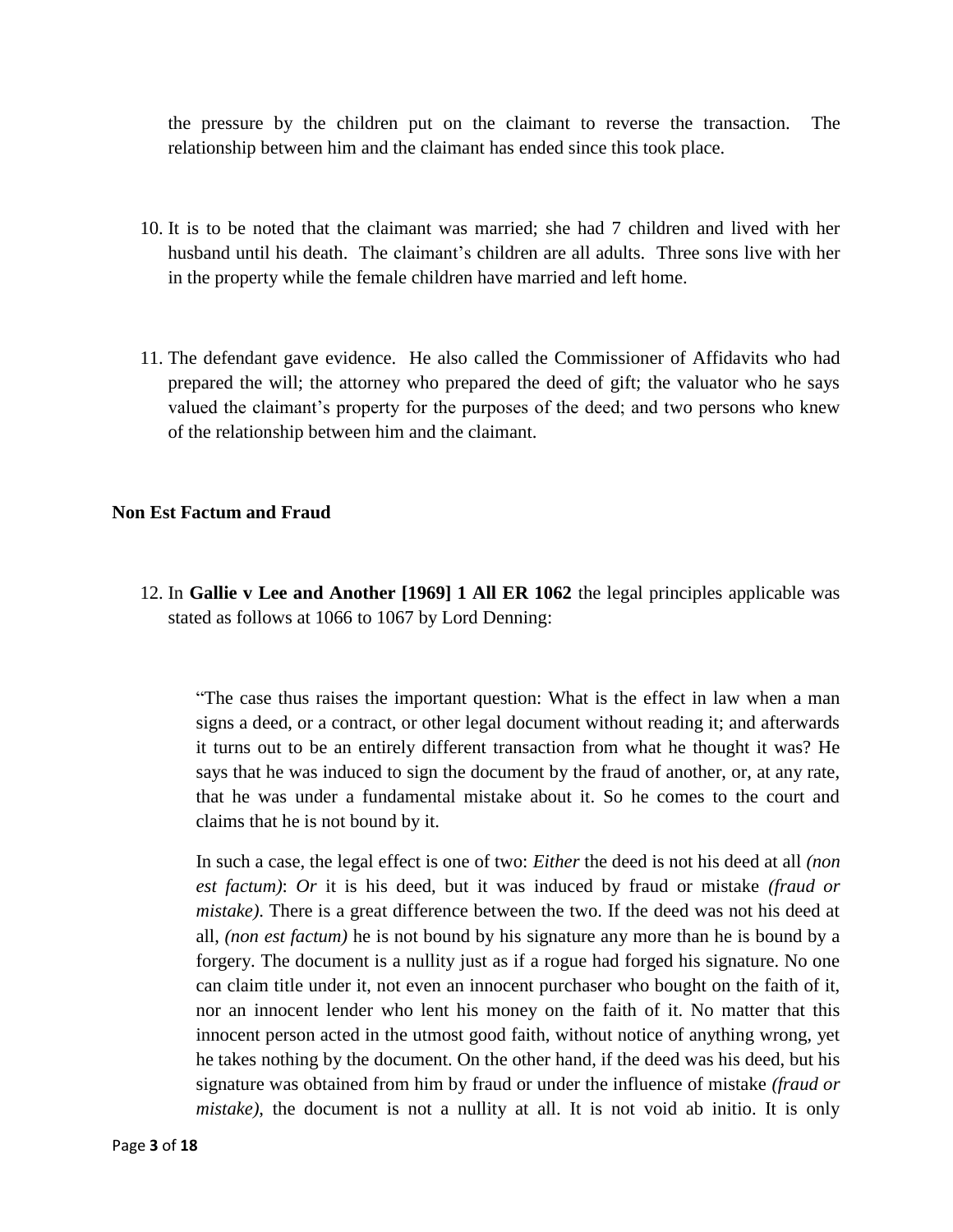voidable; and in order to avoid it, the person who signed the document must avoid it before innocent persons have acquired title under it. If a person pays out money or lends money on the faith of it, not knowing of the fraud or mistake, he can rely on the document and enforce it against the maker. It avails the maker nothing, as against him, to say it was induced by fraud or mistake."

## 13. Further at page 1072 Lord Denning said:

"Whenever a man of full age and understanding, who can read and write, signs a legal document which is put before him for signature--by which I mean a document which, it is apparent on the face of it, is intended to have legal consequences--then, if he does not take the trouble to read it but signs it as it is, relying on the word of another as to its character or contents or effect, he cannot be heard to say that it is not his document. By his conduct in signing it he has represented, to all those into whose hands it may come, that it is his document; and once they act on it as being his document, he cannot go back on it, and say that it was a nullity from the beginning. If his signature was obtained by fraud, or under the influence of mistake, or something of the kind, he may be able to avoid it up to a point--but not when it has come into the hands of one who has in all innocence advanced money on the faith of its being his document, or otherwise has relied on it as being his document."

14. Further Lord Salmon in the same case said:

"If a person signs a document because he negligently failed to read it, I think that he is precluded from relying on his own negligent act for the purposes of escaping from the ordinary consequences of his signature. In such circumstances he cannot succeed on a plea of non est factum: this is not in my view a true estoppel, but an illustration of the principle that no man may take advantage of his own wrong (see p 1081, letter *g*, post)."

15. For non est factum to succeed, the claimant must show that he was under a disability; that the document he thought he signed was fundamentally different from the document he thought he was signing; that he was not careless or negligent in signing: per Purchas LJ in **Lloyd's Bank PLC v Waterhouse [1993] 2FLR 97**.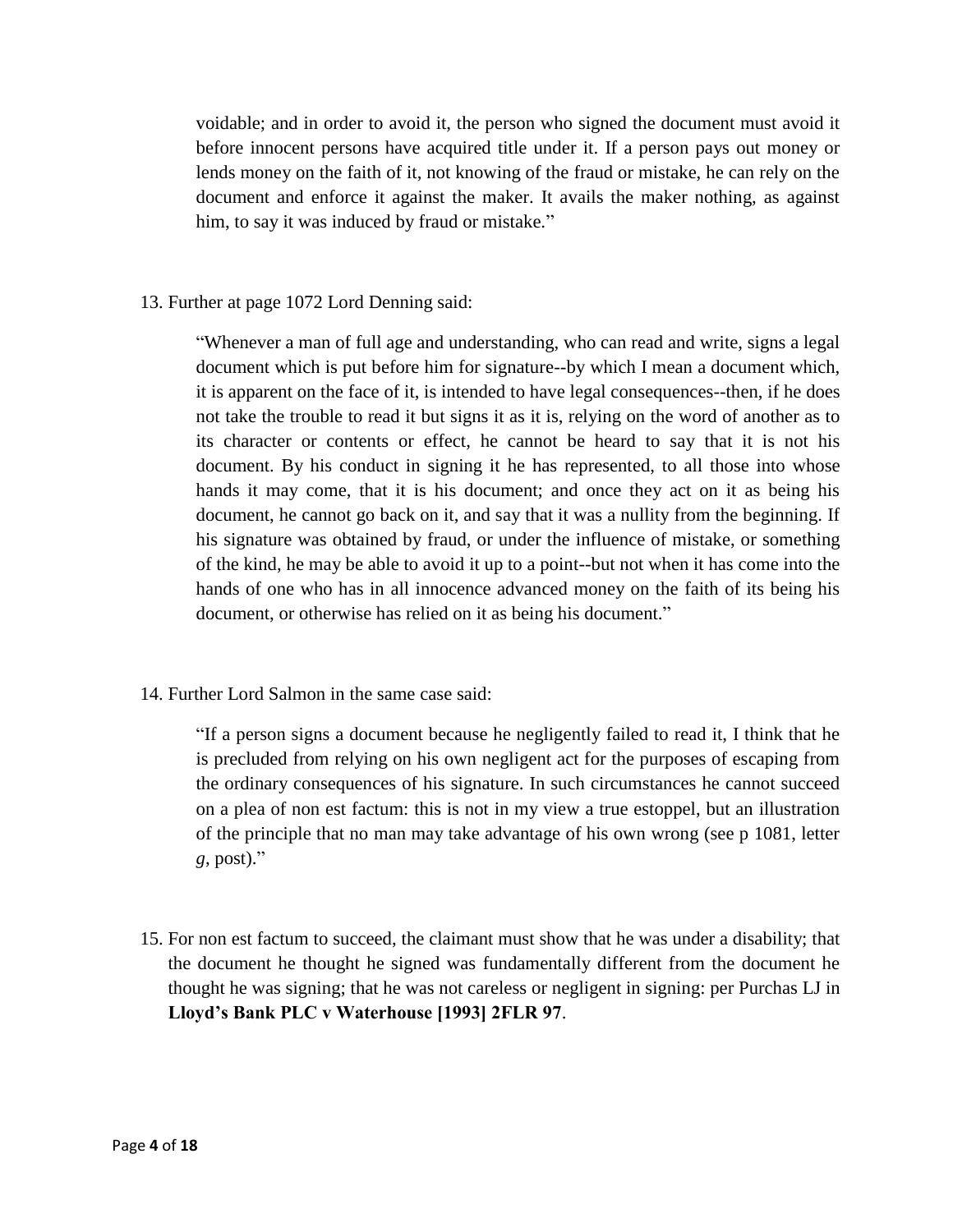16. The classic statement on fraud has been stated in **Derry v Peak [1886-90] All ER Rep 1** as follows:

"Fraud is proved when it is shown that a false representation has been made (i) knowingly, or (ii) without belief in its truth, or (iii) recklessly, not hearing whether it be true or false."

17. The law applicable to this claim is not in issue. The issue is whether the evidence establishes either of these causes in the claimant's favour. I will turn now to the evidence.

## **The Claimant's Evidence**

- 18. The claimant's evidence can be summarised as follows. She was born in 1941. She got married to Willie Poodan in 1961. He supported her. They built a house on the land in 1964. She became the owner of the land in 1973. Her husband put the property in her name only. This deed was registered in 1980.
- 19. One of her sons was employed with the defendant as a gardener. Around 2008, she visited the defendant's home for a Hindu prayer service. She met the defendant's common law wife Doolin. She only knew the defendant when he would come to pick up her son to go to work at times. She did not know him otherwise. She said one morning in October 2009 it was raining heavily. Her roof was in a state of disrepair which "renders the interior of my home susceptible to flooding". Water was dripping heavily through the roof. The defendant offered to "advance" her the cost of materials to effect the repairs and to accept repayment by "incremental payments after the repairs were completed". She "accepted the defendant's offer of assistance, and the defendant promised to deliver the materials to repair my roof in January 2010, at the commencement of that year's dry season". About one week later the defendant came and asked for "security for the expenses for materials he intended to incur on my behalf" in the form of her land deed. She handed over the deed to him.
- 20. Two weeks later, the defendant returned to her home and "demanded" she visit a lawyer's office to sign a document "confirming the security". The defendant used the term "give him a sign" on her property. She understood that the property would stand as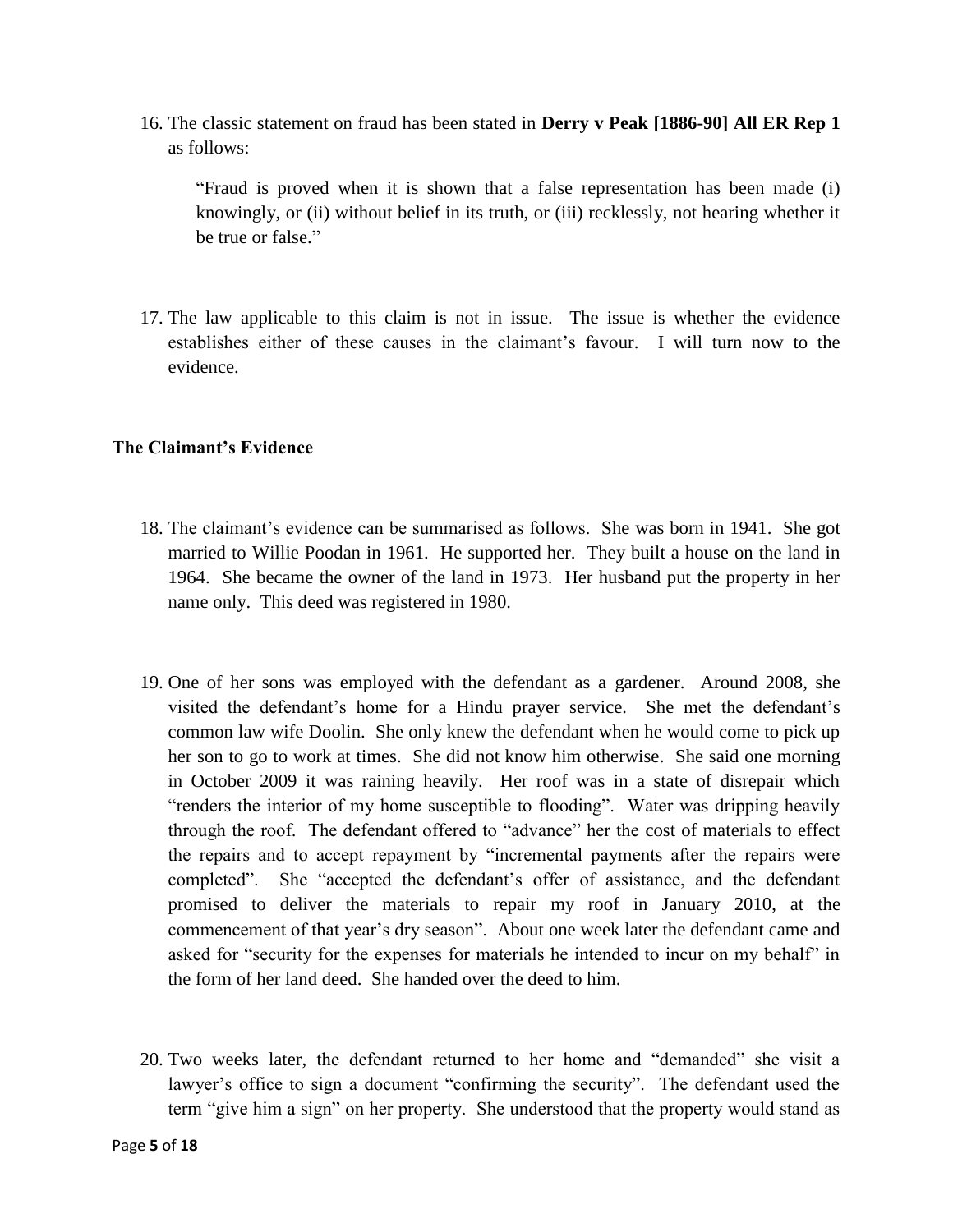security for the loan until the moneys advanced were repaid. She understood the "proposed arrangement to be in the nature of a mortgage". She had no experience with such an arrangement.

- 21. At paragraph 11 of her witness statement, she says she went around November 2009 to a lawyer's office. She did not know the defendant's attorney. She said, as far as she was aware, she did not give instructions for the preparation of a deed transferring her property. She had no intention to transfer her property to the defendant. She disavows the written instructions to the attorney, Mr Selwyn Ramlal, to prepare a deed of gift in favour of the defendant. She says she has "no recollection" of signing such a document.
- 22. The document she says she signed consisted of words printed on one side of the page. "Two lines of text were printed horizontally across the top of the page" and other words were in block form under the horizontal lines. She says she has only up to Standard Two education. She can read and spell only simple words. She can read and write her name. She accepts she signed a document.
- 23. She said because she is illiterate she was unable to read or understand the words on the printed document above the letters where her name appeared. The document was not read over to her. She did not understand it. She believed it "constituted a security for the moneys to be advanced by the Defendant to repair the roof of my house". She was not advised to get independent legal advice. Two days after the defendant came again and took her in his car to sign another document. The same attorney gave her a document and told her to go to a Commissioner of Affidavits to sign it. Again she did not know what the document was. She thought it was part of the security transaction. The Commissioner did not ask her whether she read the document or understood it.
- 24. She later called for the defendant to fulfil his side of the agreement, but he has not done so. He has become "belligerent and abusive" to her. She said in July 2013, one of her sons was arrested for a crime. She applied for a copy of her land tax receipt and was "shocked" to discover the receipt had the defendant's name. She then applied for a copy of the deed which turned out to be the deed of gift. She said the deed was procured by fraud.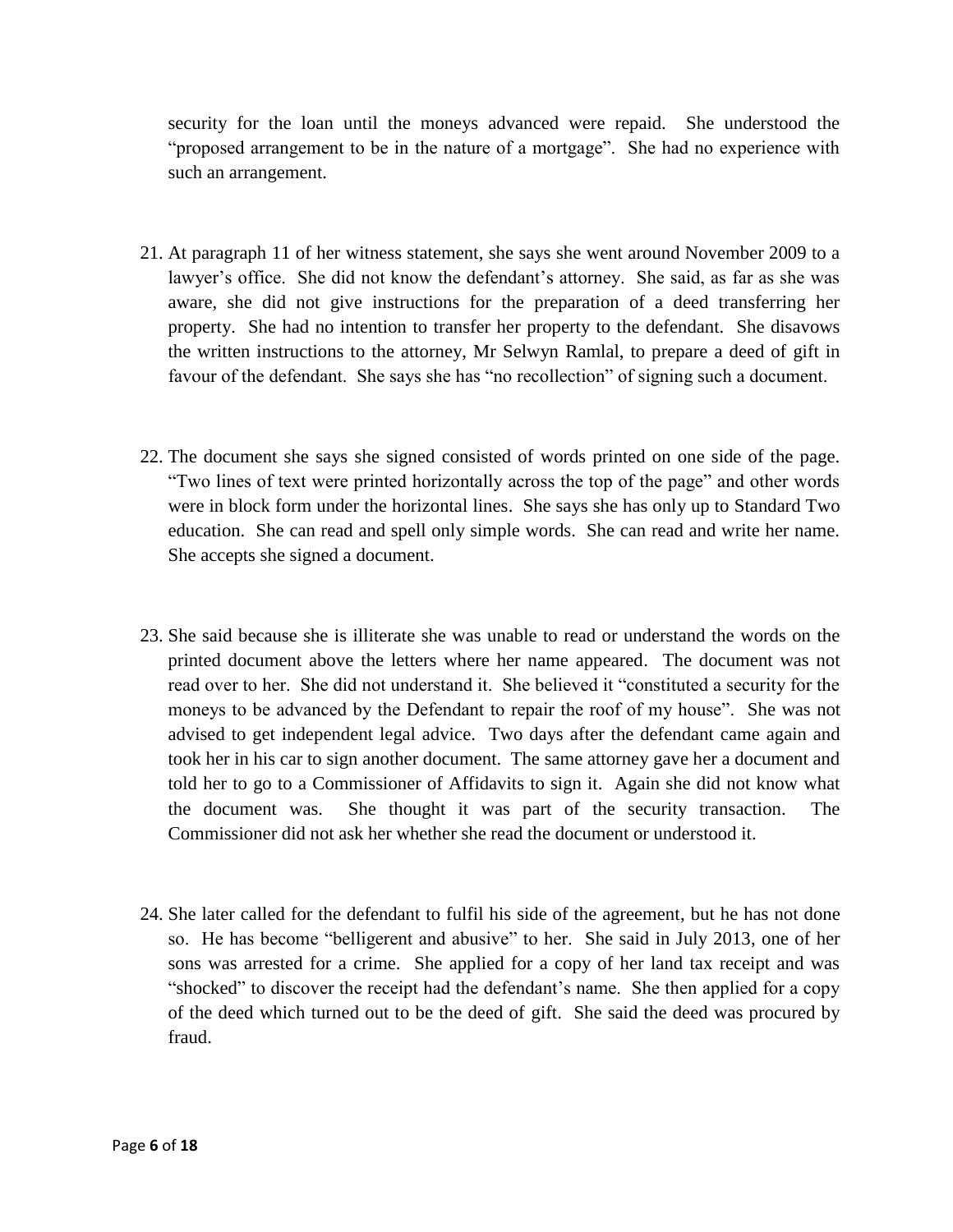- 25. The claimant dealt with the contentions made in the defence. She never discussed her marriage or relationship with the defendant. The defendant was only her son's employer. She was maintained by her husband, not the defendant. The property is her only asset. She intended to pass it to her children. She never had any relationship with the defendant. She did not have a close, personal or sexual relationship with the defendant. She never went to a Justice of the Peace in Rio Claro. She has never in fact been to Rio Claro. She never went to the defendant's house in Princes Town. She disputes the validity of the valuation report done by Mr De Leon since she has never spoken to him or instructed him to value her property. The valuation is a fabrication as it differs from the description of her house.
- 26. The document examiner, Mr Parmassar, also gave evidence. Three documents were sent in as known specimens. There was the signature on a photocopy of the deed dated 7 November 2009 (K2) and the signature on a photocopy of a statutory declaration made on 9 November 2009 (K1). The third was a sample signature sheet containing twenty specimen signatures (K3). He compared these with the signature on the will. He found it highly probable that the signature was not executed by the specimen writer.
- 27. I will deal with this report immediately. First the report is put in to show some sort of conspiracy was apparent to take away the claimant's property from her. It extended to having a false will being done. The suggestion is that the defendant probably had this false will prepared to cover his tracks about the deed and to show that the claimant really wanted to pass her property to him. The will itself is otherwise not in issue since the claimant says it has since been revoked. This will is therefore tied to the court's findings on the main facts which are in issue which relate to whether the claimant had a relationship with the defendant and did the deed of gift to him in that context, or whether the defendant has conspired with others to deny the claimant her property.
- 28. It is pertinent, however, to make a few observations about the document examiner's report and evidence. The claimant does not say in her witness statement that she did the K3 sample signatures for submission to the document examiner. This is a significant omission in her evidence. The document examiner also does not say the K3 sample signatures were done before him. Quite frankly the evidence can be of little worth in the absence of this.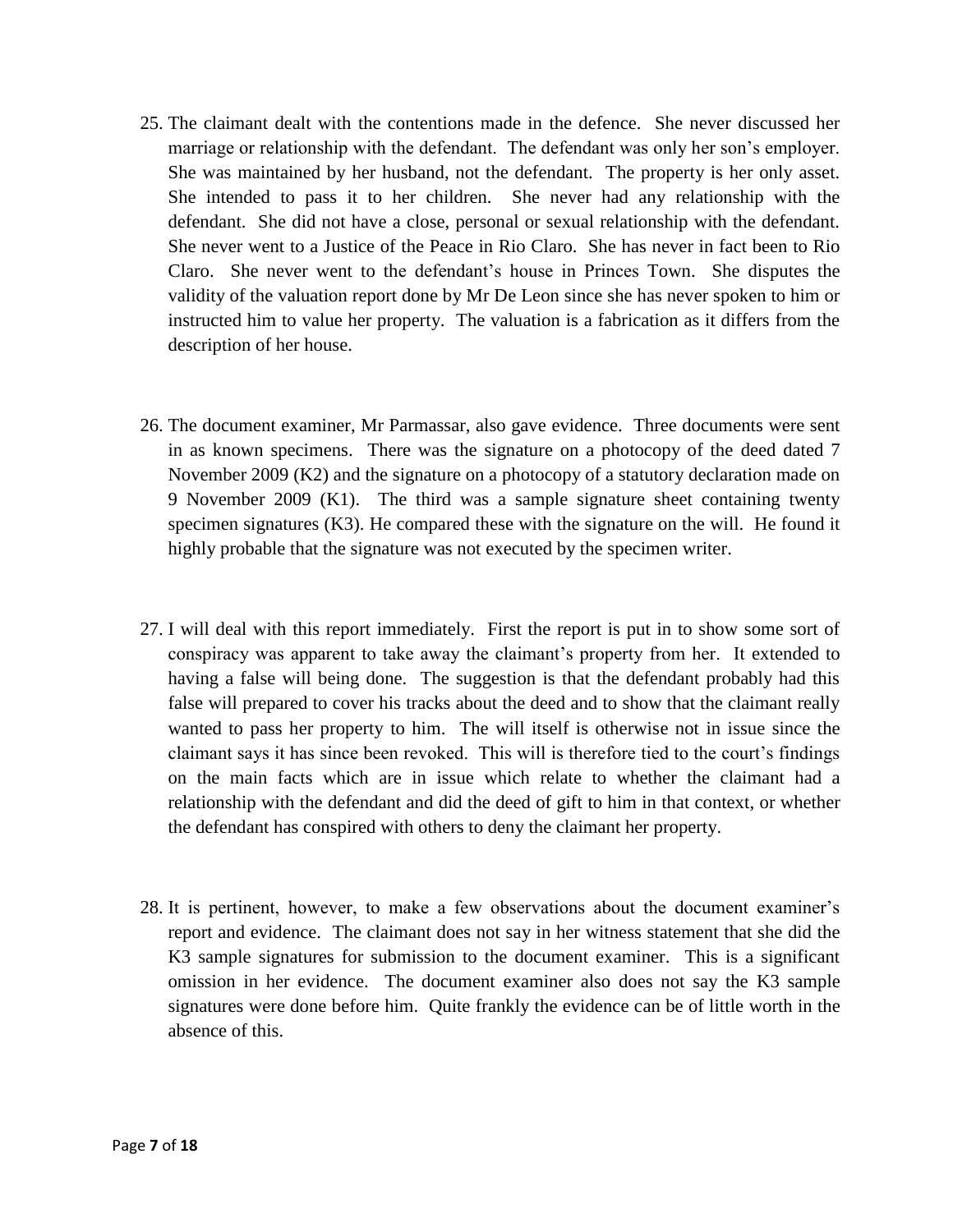- 29. Anyone can do sample signatures and say they are those of the specimen writer. Further, a specimen writer can alter their sample signature if they wish to obtain a particular result. Further it is far better to have among the known sample signatures some other known samples such as a bank record or one on an official document such as an identification card, passport or driver's licence where the signature is done in front of an independent person. It may even be acceptable, in appropriate cases, if instructing attorney can certify that the sample signatures were made in front of him/her before they were submitted for analysis.
- 30. The report says the questioned signature on the will (Q1) was compared with K1, K2 and K3. However, 6 non-matches were identified between Q1 and the known samples. But the report did not go on to say whether the K1, K2 and K3 samples were themselves uniform and whether there were not differences among them. It did not set out if there were such differences, how this would impact on the findings in relation to the questioned signature. The report was general about the differences. It also did not address the similarities.
- 31. These are cogent reasons in my view to discount the findings of the document examiner in this matter and accordingly for me to attach little weight to the opinion given in this case. The finding was also at the second level of certainty, that it was highly probable that the signature was not that of the specimen writer. I found, in the circumstances of this case, sufficient grounds to reject the document examiner's report. I preferred the evidence of the Justice of the Peace, Ms Poonwassie, that the claimant attended before her and gave her instructions to prepare a will and she did this in accordance with her instructions. I found her to be a forthright witness who had no reason to lie to the court.

## **The Defendant's Evidence**

32. The defendant's case can be summarised as follows. He is 55 years old and a gardener. He has been in a common law relationship with one Amardai Deonarine, also called Doolin, for over 20 years. They have two adult children. He lives at Ramkalia Trace, Freeport.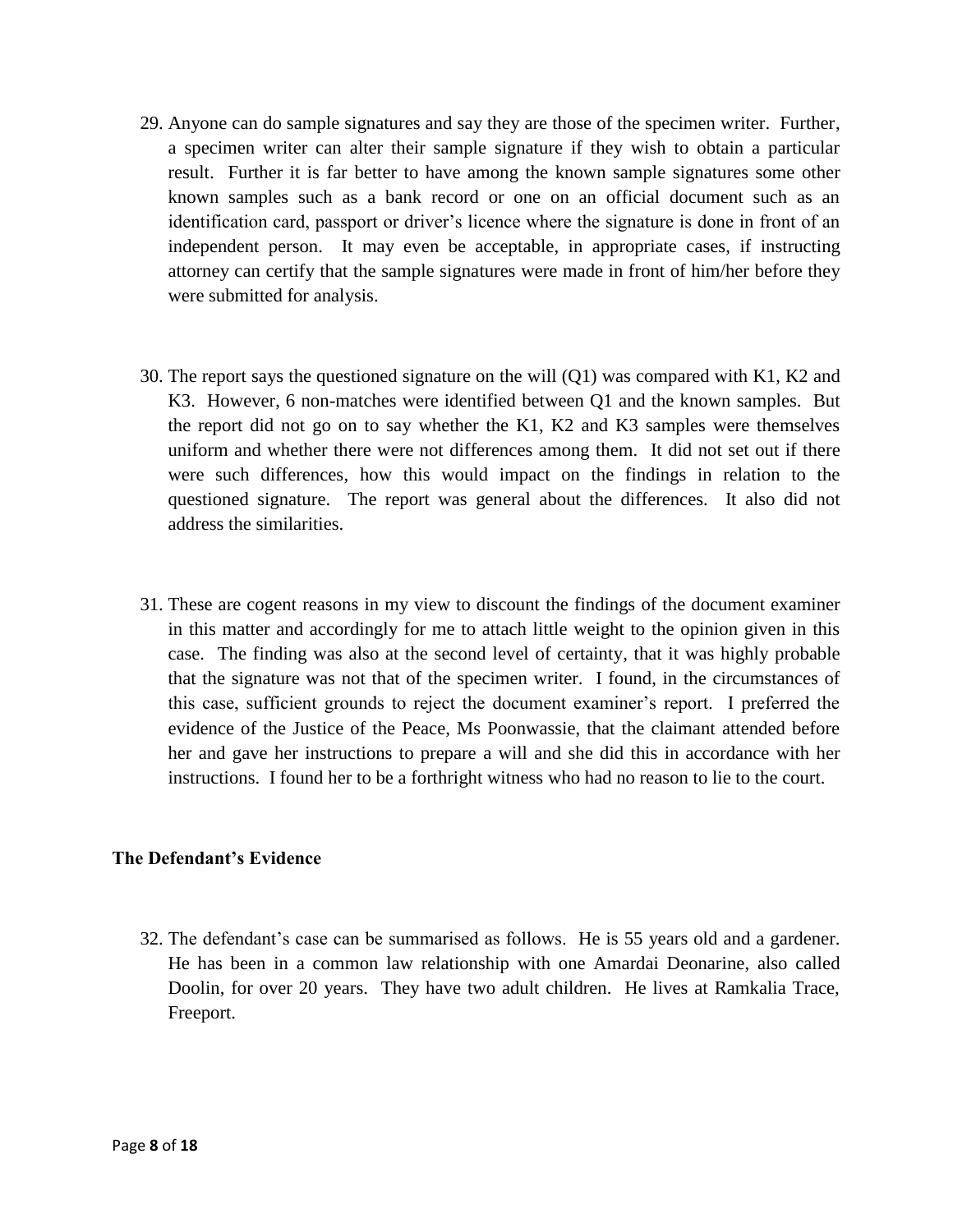- 33. About 1995, the claimant's son, who he knew as Terrence Maraj (Maraj), worked with him. He allowed Maraj to live in the wooden house next to his own home and Maraj would help him with his garden. He treated him well. In 1996 he got a call from the claimant. That was the first time he spoke to her. She then started calling regularly. She told him her husband was in a wheel chair. They slept separately. They do not have sex and she misses that. She told him she takes care of her husband and she would not leave him. She said a Hindu wife stays with her husband. She also told him she knows he had a wife and children and she was not interested in breaking up the relationship. She said her sons were "good for nothings" and the daughters didn't care for her. She told him her husband was stingy and she would have to do without a lot of things. He would get calls often and a relationship started. They would meet and they started going to his father's abandoned house in Garth Road, Princes Town so people would not know them.
- 34. They would do this in secret for years. He had a piece of land planted up in Watts Trace, Williamsville. His workers stayed at the Garth Road house. When they were out he would go there with her.
- 35. He started to get produce from the Watts Trace garden. He would sell them and he would give her money from the sale of produce. This would include for medicines and to help with her market bill.
- 36. Sometime in June 2004 she told him she wanted to give him the property because of the love and support he had given her over the years.
- 37. She did not bring up the matter again until in 2009. She said her husband was not expected to live much longer and she wanted to give him the property.
- 38. She said she wanted him to take her to a Justice of the Peace in Rio Claro who she heard about to make a will for her.
- 39. In the early part of the relationship he would give her sometimes \$500 to \$600.00 per week.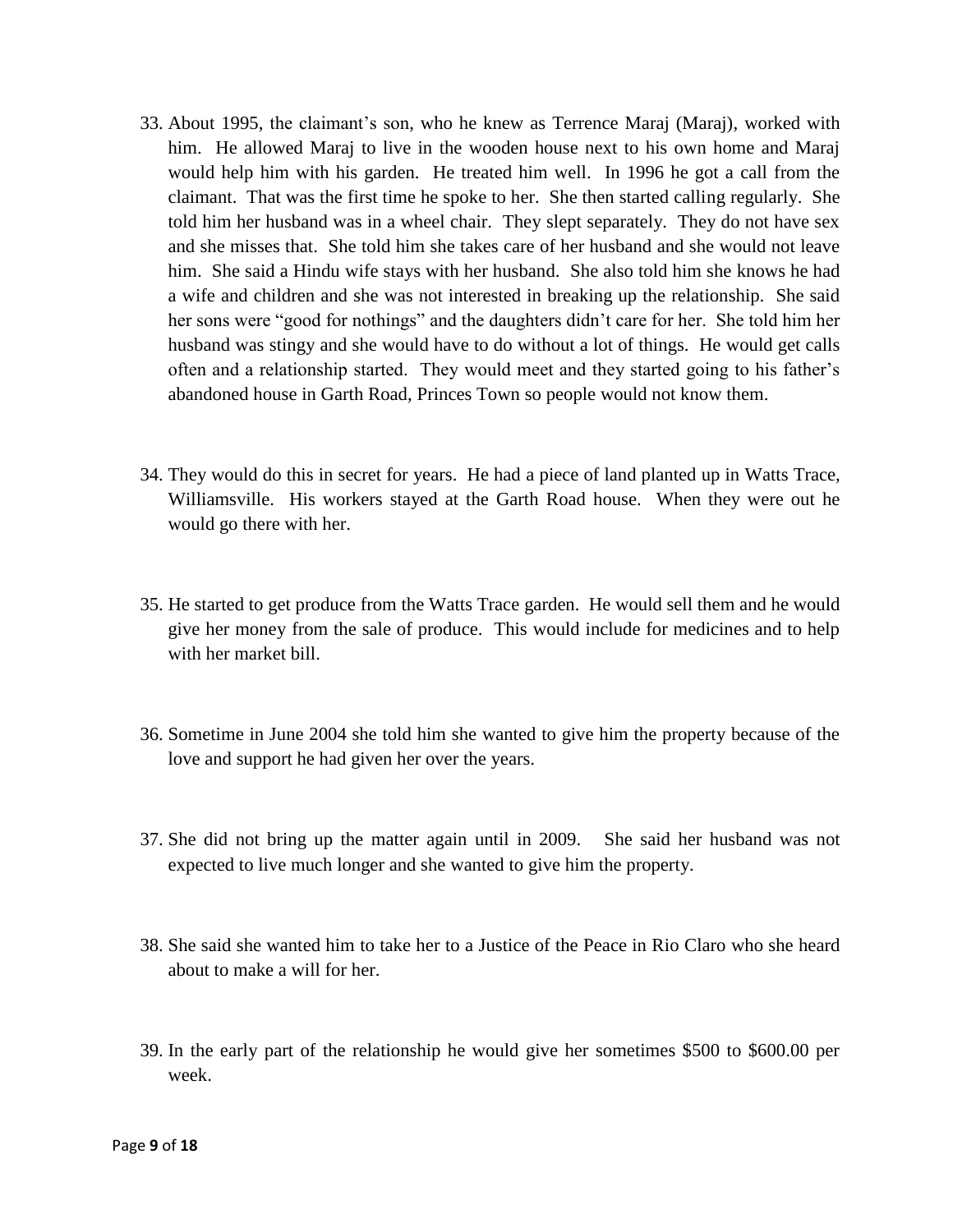- 40. On 12 June 2009 the defendant took her to the KFC building in Rio Claro where the Justice of the Peace had her office. He remained in the vehicle. After some time she came back to the car and handed him a document in a brown envelope which turned out to be the will.
- 41. Her husband died a few days later. She told him she did not have money for the funeral. He gave her \$15,000.00. He took her to Dass Funeral Home in Chaguanas. When she came back to the car, she handed him a receipt for \$9,500.00 which is what she paid for the funeral.
- 42. About September 2009, she again told him that her children did not show her any affection and her sons were "good for nothing" children. She said she had health problems and she was older and would die first and her sons would give trouble for the property so she wanted to do a deed. She said he was the only person who deserved it. She had heard of a lawyer named Mr Ramlal in Couva who could do the deed for her. He went and found out about his office and made arrangements for an appointment. It was a Saturday in late September 2009 she went with the defendant to Mr Ramlal's office in Couva. She told him she wanted to make a deed to transfer her property to the defendant. She told him that the defendant was her common law husband. Mr Ramlal asked if she had children and she said with her "married husband but he dead". Mr Ramlal asked the defendant to step out of the room and he had a private conversation with the claimant.
- 43. The defendant was then called back to the room. He told her about the costs and the need to do a valuation report. Because of what she told Mr Ramlal about her sons, he recommended she go to another lawyer to make out a paper to show she understood what she is doing. He told her when she was ready to proceed she should get the valuation done. He recommended valuators. The claimant subsequently told the defendant that she had spoken to the valuator and the man did the valuation and that he would have to pay \$1,000.00 for it.
- 44. In early November 2009 the claimant told him she had to go back to see Mr Ramlal. She said she was not going to talk to another lawyer because she was satisfied with Mr Ramlal doing the deed.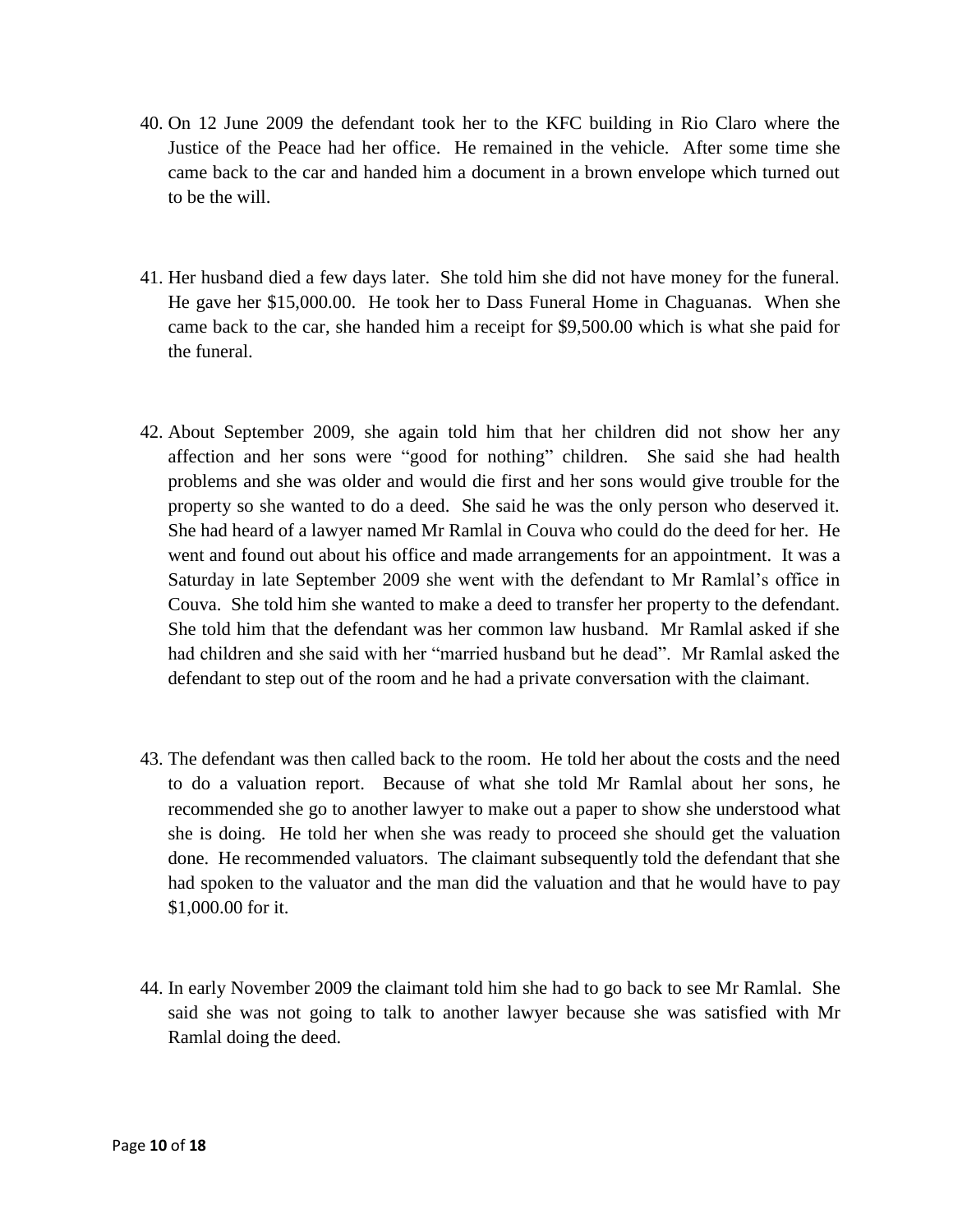- 45. They went back to Mr Ramlal. She said she had spoken to Mr Ramlal. They went back and Mr Ramlal read over documents to her. She said it was correct. He also produced another set of papers which was the deed. He read over the papers. He explained as he went along. The claimant said she understood. He handed the papers to her and told her she could read it. She signed it. Mr Ramlal's secretary also signed the deed. So did he.
- 46. Mr Ramlal repeated the advice about seeking independent legal advice. He told her he could prepare another paper for her to take to a Justice of the Peace to confirm the gift of the property to the defendant by an independent person. This was a statutory declaration. The defendant paid all the fees. On the Monday next he took the claimant to a Justice of the Peace Mr Kadir at Couva and she swore the document in front of him after it was read to her and she said it was true. He took her identification card and she swore on the Gita.
- 47. In 2010 they became less careful about the relationship as the claimant's husband had died. On one of the Garth Road visits one "Tallman" met them at Garth Road. Even the claimant's son, Maraj, found out about the relationship but he never said anything. The defendant said he had always treated Maraj well. They would go on many occasions to Garth Road. They would go and cook, lime and have sex. Sometimes Tallman and another worker, "Boogie", would be there when they cooked and limed.
- 48. The relationship continued until July 2013 when the claimant called him on the phone saying one of her sons got arrested and they needed to take his bail. She said she told her daughter she could not find the deed. She asked him for the deed and said to transfer it back to her so she could take the bail and after she would transfer it back. He did not agree but he said he could hire a bailor. He gave her \$3,000.00 to pay a bailor. She said her children were pressuring her because they had gotten a copy of the deed she had done for him. She told him the children were quarrelling. The relationship then broke down completely and they stopped speaking to each other.
- 49. The defendant called to give evidence one Cedric Lougheed, a builder, who did work for him at Garth Road and also at his Freeport home. Lougheed got to know Maraj. In the middle of 2010 he got the job in Garth Road. It was to build cupboards, plumbing and tile the kitchen. He and one of his workers, "Boogie", did the work. On one occasion he went to collect tools and he met the claimant and the defendant at the house. They were cooking and there were drinks on the table. After that the defendant would bring her to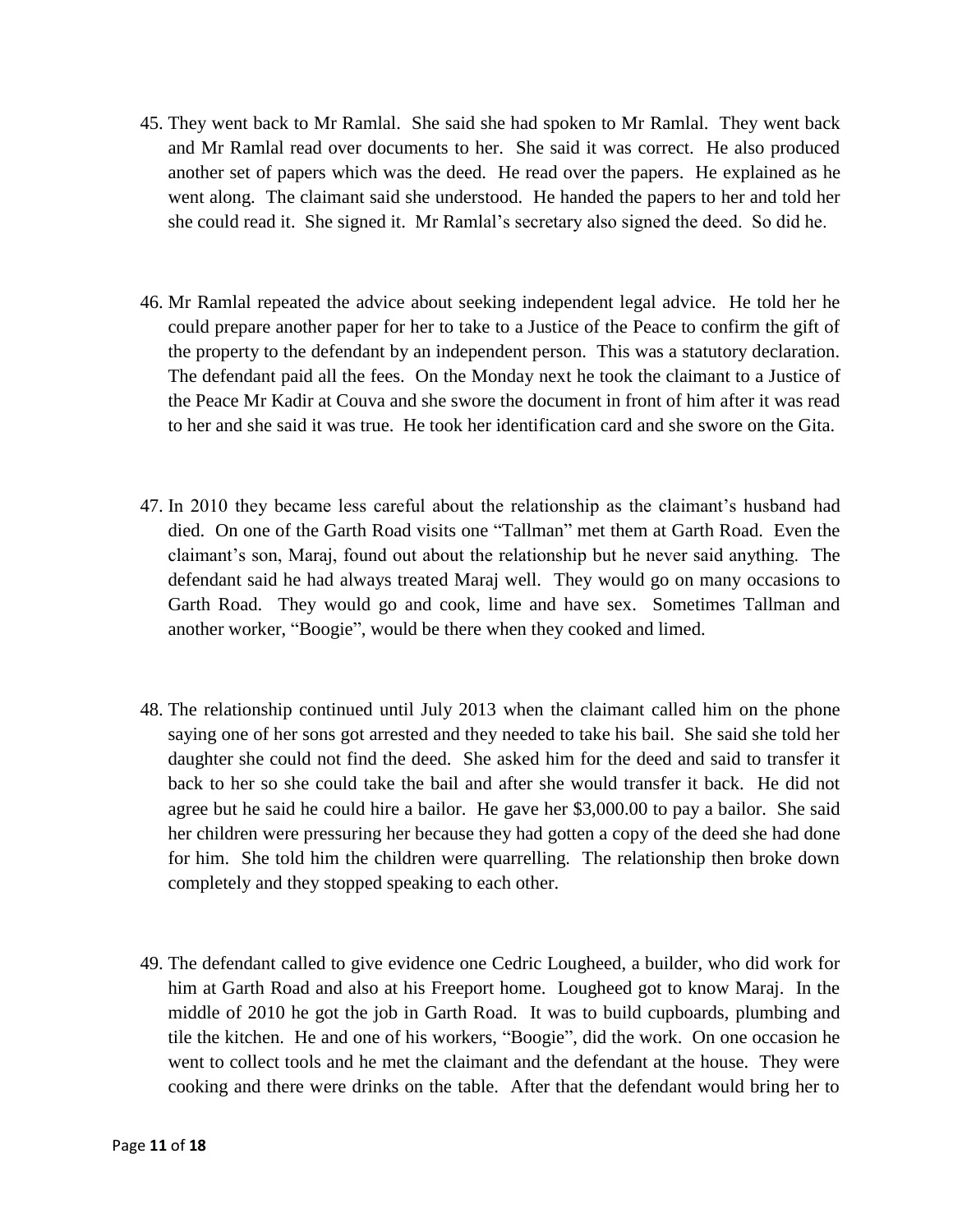Garth Road to lime and he found out she was Maraj's mother. They sometimes all went in the same car. Sometimes the defendant and claimant would spend time in the bedroom. They would also cook and lime.

- 50. Ramnarine Rampersad also gave evidence. He is the man called "Boogie". He too met the defendant and Maraj when he went to "hustle" some work at the defendant's Freeport home. At times he saw Maraj's mother at the defendant's home. He supports Lougheed about the Garth Road encounters.
- 51. The Justice of the Peace, Ms Poonwasie, also gave evidence that she had prepared a will for the claimant. She said the claimant had come to her at her office. She had experience in preparing wills. She said the claimant told her she wanted to make a will to leave her property to the defendant. She also prepared deeds. She interviewed the claimant. She asked her why she had left Freeport to come all the way to Rio Claro to do her will and the claimant told her someone in her hometown spoke to her about her and that is how she came to her. She drafted the will. Her secretary, who is now deceased, typed the will. The JP read the will to her. She asked if it was correct. The claimant said yes. She then signed it in her presence and that of her secretary and they both signed the will in each other's presence before the claimant. She gave the claimant the will in an envelope and she left.
- 52. Laurence De Leon, the valuator, gave evidence that he had a conversation with a female person on the phone in 2009 named Savitri Poodan. They spoke about a valuation. He arranged to meet her at her home on 13 October 2009. She told him she was going to give her common law husband the gift of the property and she was advised to get a valuation done. He requested her deed. He inspected the house, took measurements, and later prepared a valuation report, which he dropped off at Mr Ramlal's office.
- 53. Mr Ramlal also gave evidence. His was a detailed witness statement setting out the events of 22 September 2009 when he met the claimant and defendant. It was his first meeting with either of them. The claimant did most of the talking. She showed him the deed. She showed him a 2004 valuation report prepared by one Joseph Gokool. She told him she wanted to transfer the property to the defendant. He held a private discussion with her. He told her what she wanted to do would remove her rights to the property for no value. She told him that is what she wanted to do. He asked her why she did not want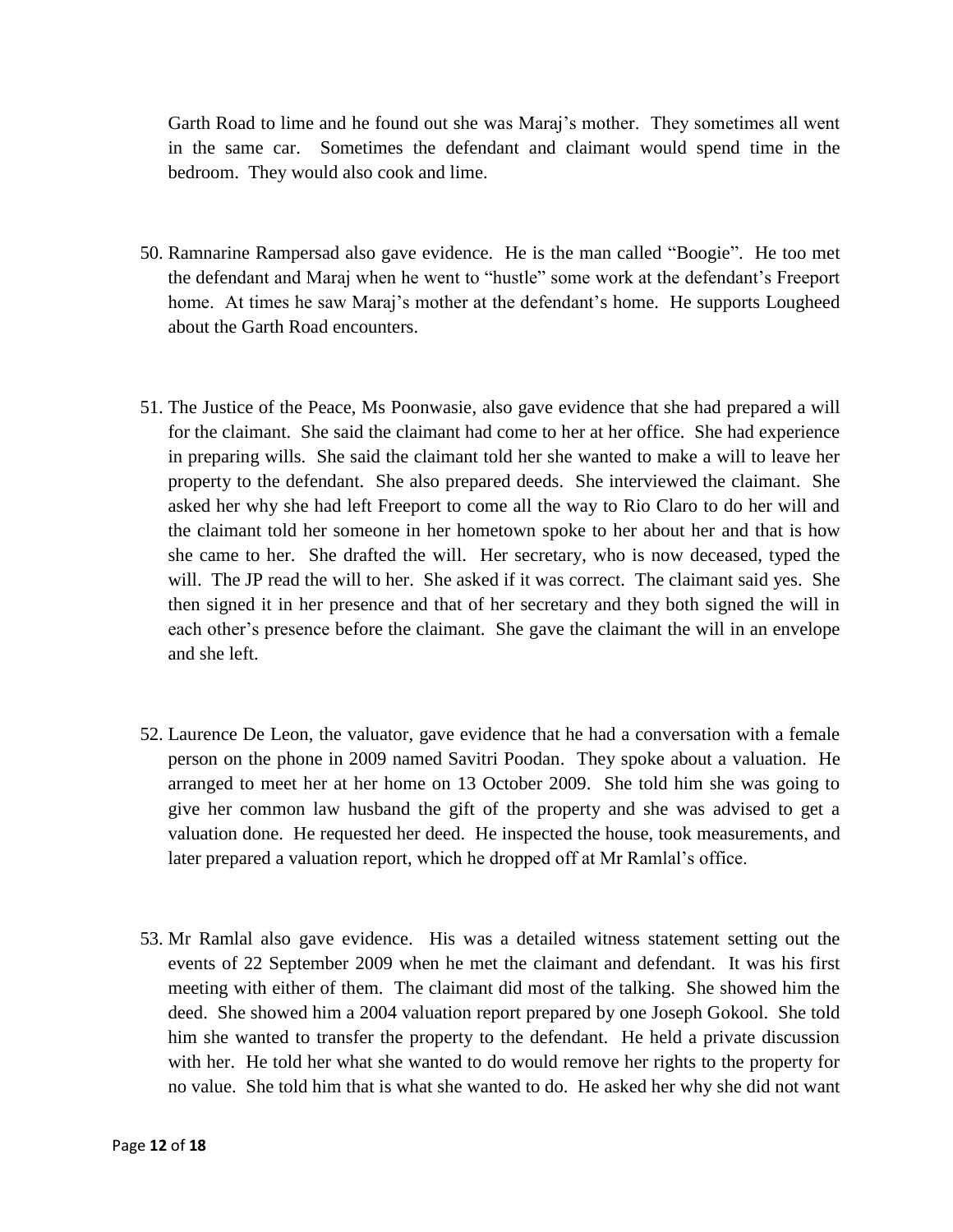her children to be included in the deed. She explained the circumstances of a strained relationship over the years.

- 54. She said the claimant had been kind and loving to her over the years. She did not want her children to know about it. She said her daughters were all married and her sons would give away the house for drugs.
- 55. Mr Ramlal told her about the option of a joint tenancy between the claimant and the defendant. He told her about giving herself a life interest in the property. He told her about doing a will making him the sole beneficiary. She told him she had already made a will and wanted to make a deed now. He told her about seeking independent legal advice.
- 56. Before they left Mr Ramlal had a conversation in the defendant's presence telling her about the valuation. He told her the cost of the deed and the registration costs. He provided a list of suggested valuers, including Mr De Leon.
- 57. Sometime in late October 2009 he received a valuation report from Mr De Leon. The claimant told him on the phone that she wanted to go ahead with the deed. She said she did not want to seek independent legal advice. He told her of the legal formalities.
- 58. On 7 November 2009 the claimant and defendant came to his office. He repeated the instructions she had given on the phone. He then read over and explained a document containing her oral instructions. She signed it. He then read over and explained each paragraph of the deed of gift. She appeared to understand. She said she was satisfied with it. He took execution of it with his secretary also signing. The defendant also signed. He told her of independent advice again and she declined. He then told her he could prepare a statutory declaration having regard to what she had said about her sons seeking to challenge the deed. He then and there prepared a statutory declaration. He explained what it was about and he gave it to her to sign it before a Justice of the Peace. The sworn statutory declaration was dropped off at his office later. The deed was later registered.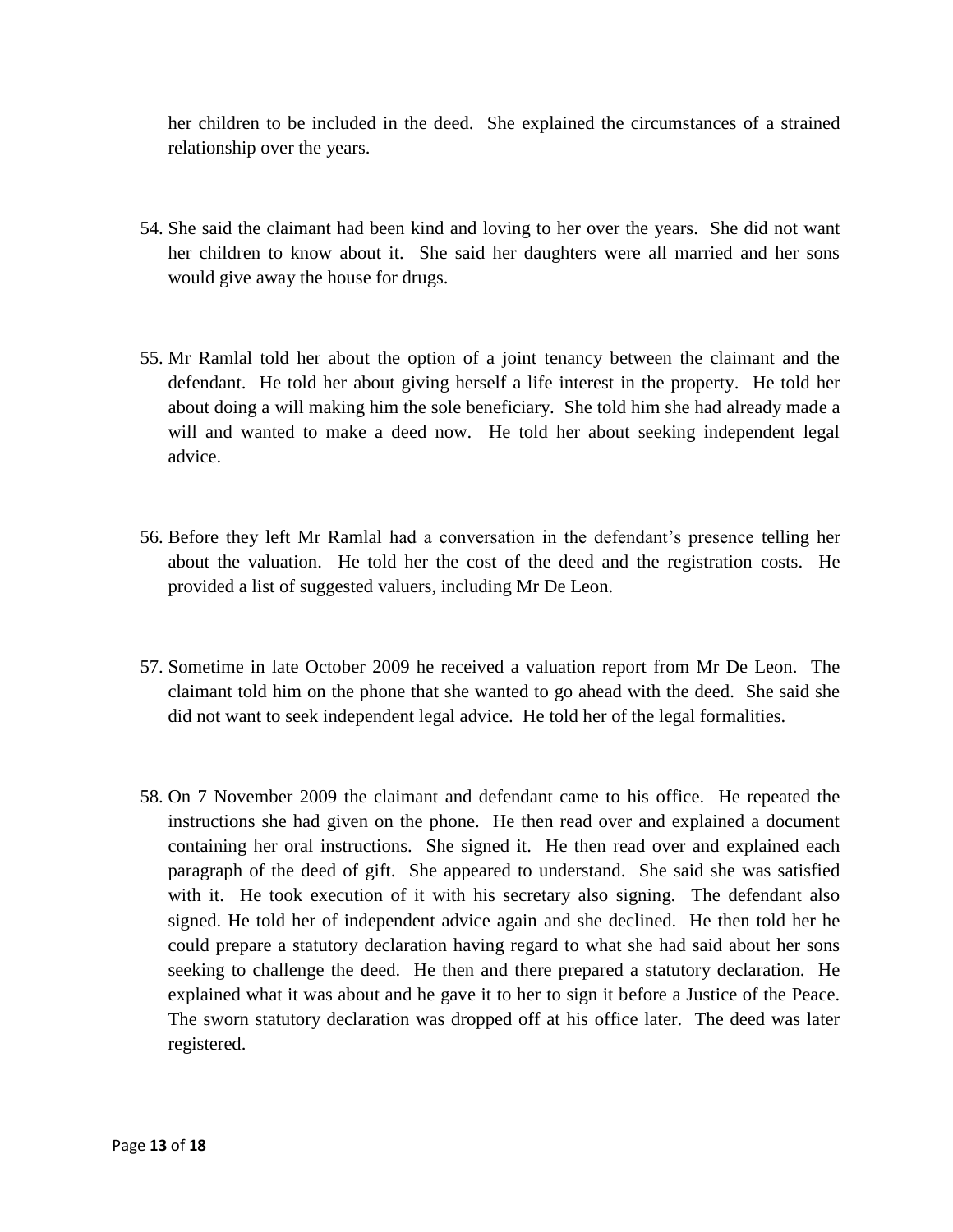- 59. Mr Ramlal heard from the claimant he says in July 2013. I should note that both sides made mistakes stating these events occurred in 2013. It is clear that this occurred in 2012 at the time the claimant's son was arrested. She telephoned him after business hours. She told him one of her sons was arrested and the children were asking for the deed. She told them she had misplaced it. She sounded nervous and frightened and used terms such as "Oh God ah doh know what to do" and "dem children would kill me for sure".
- 60. She told him she had to hand over the land and building taxes receipts to them. She was extremely worried. She asked for advice. He told her she should start with the truth.
- 61. She called a second and third time. She told him the children were coming with her the next morning. She told him he should lie and tell them about a mortgage arrangement. He refused.
- 62. The claimant and four adult persons came the next morning. They had a discussion. The claimant agreed to waive privilege. He explained certain things to them about how the transaction came about. They asked about recovering the property. He told them about a re-conveyance with the defendant's consent. He advised them to seek independent legal advice.

## **Findings**

- 63. The claimant's case is inherently implausible. She gives no evidence of how much the defendant proposed to spend on renovations. She did not know him well at the time when she agreed to do the transaction. The way she says the transaction came about does not make sense.
- 64. She also did not tell anyone about this transaction. If there was a loan arrangement as the claimant suggests, there would have been no reason to not tell the children about it. In fact, it would seem likely to me that this is exactly the kind of arrangement she would involve her son, Maraj, who worked for the defendant and the others who lived in the property, in. Surely, when materials and workmen came to fix the roof, the arrangement would have been obvious.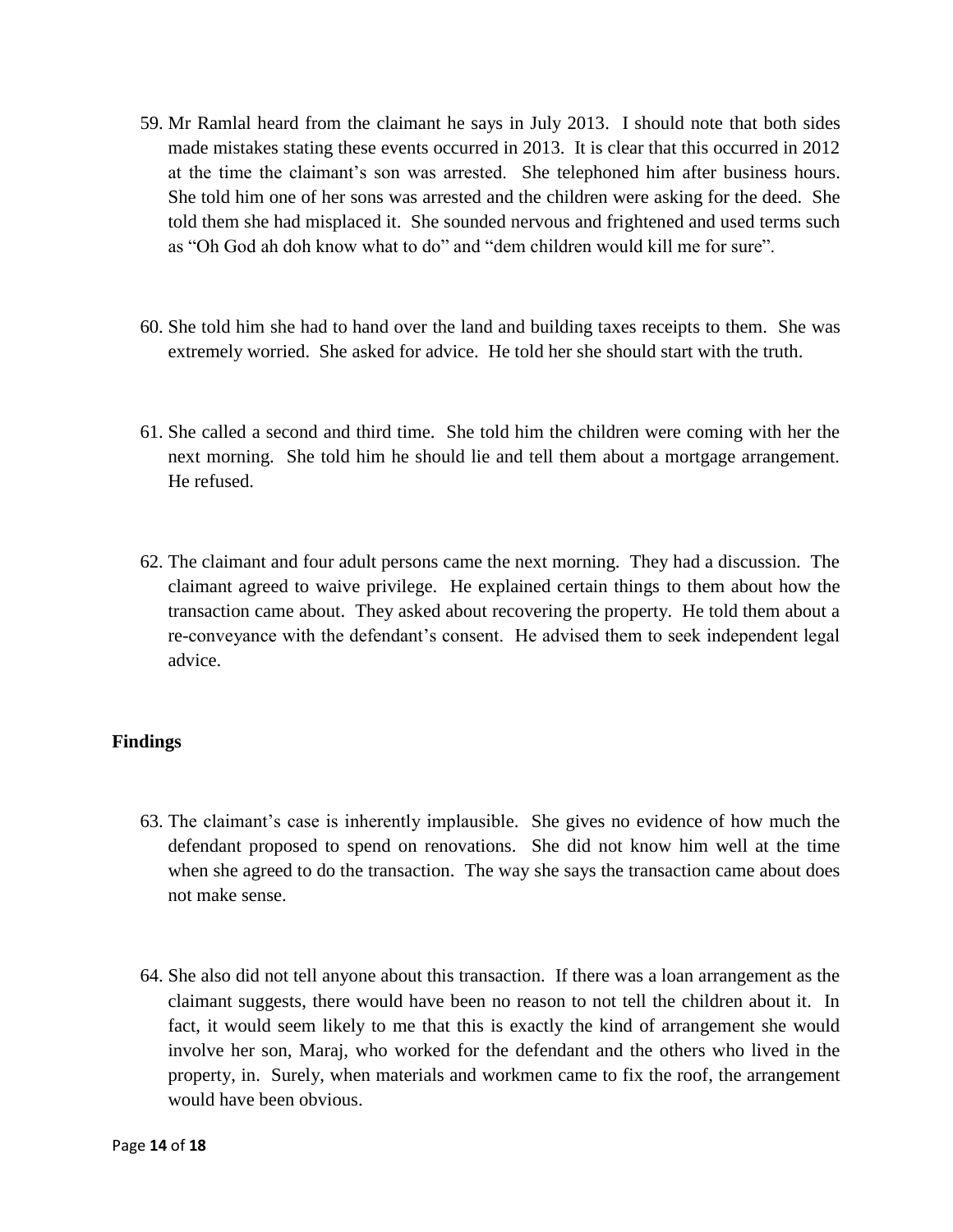- 65. I also had the opportunity of seeing and assessing the claimant's reaction to questions. She is not as helpless as she makes herself out to be. She fully well understood the questions being posed to her. I discerned no inability to understand the nature of transactions. She had had a deed done before in her favour.
- 66. The effect of her case is that several people, some of whom were unknown to the defendant before, were somehow involved in a grand conspiracy to assist the defendant to rob her of her land. These persons included an attorney-at-law, a justice of the peace, a valuator, a builder and a workman. It would also involve allegations that another Justice of the Peace, Mr Kadir, who witnessed the swearing of the statutory declaration.
- 67. The claimant claims not to understand the deed and other documents. She also says she is illiterate. However, her witness statement is not certified as having been read over to her on account of her not being able to read or understand it. Her witness statement uses legal terms and complex concepts. It contains big words and wordy phrases, some of which are highlighted above for illustrative purposes. Yet she certifies having understood her witness statement. If the claimant had been able to give the detailed evidence she did in her witness statement, it is likely she would have been able to understand the terms of the deed even if she did not understand legal expressions.
- 68. The claimant brings no support for her contentions from any of her children who would likely have been able to support some aspects of her evidence. In particular, her son, who is known as Maraj would have been able to refute certain aspects of the defendant's case contained in the amended defence to the effect that he knew of the relationship between the claimant and defendant and about their visit to Garth Road. Furthermore, the defendant in his Amended Defence set out in great detail the various interactions the claimant had with Mr Ramlal. In fact the amended defence reads like a witness statement in the level of detail. At paragraph 14 vii to xi the defendant pleaded an occasion when the claimant and four of her children attended upon Mr Ramlal at his office to find out about the transaction that had taken place concerning the deed. The children could have disputed what was set out there. Their absence leads to an inference that they would not have supported the claimant's position on this aspect of the case. It is noted that in the Reply, paragraph 14 of the Amended Defence was denied as being a total fabrication. This related to the interaction among Mr Ramlal, the claimant, and 4 of her children.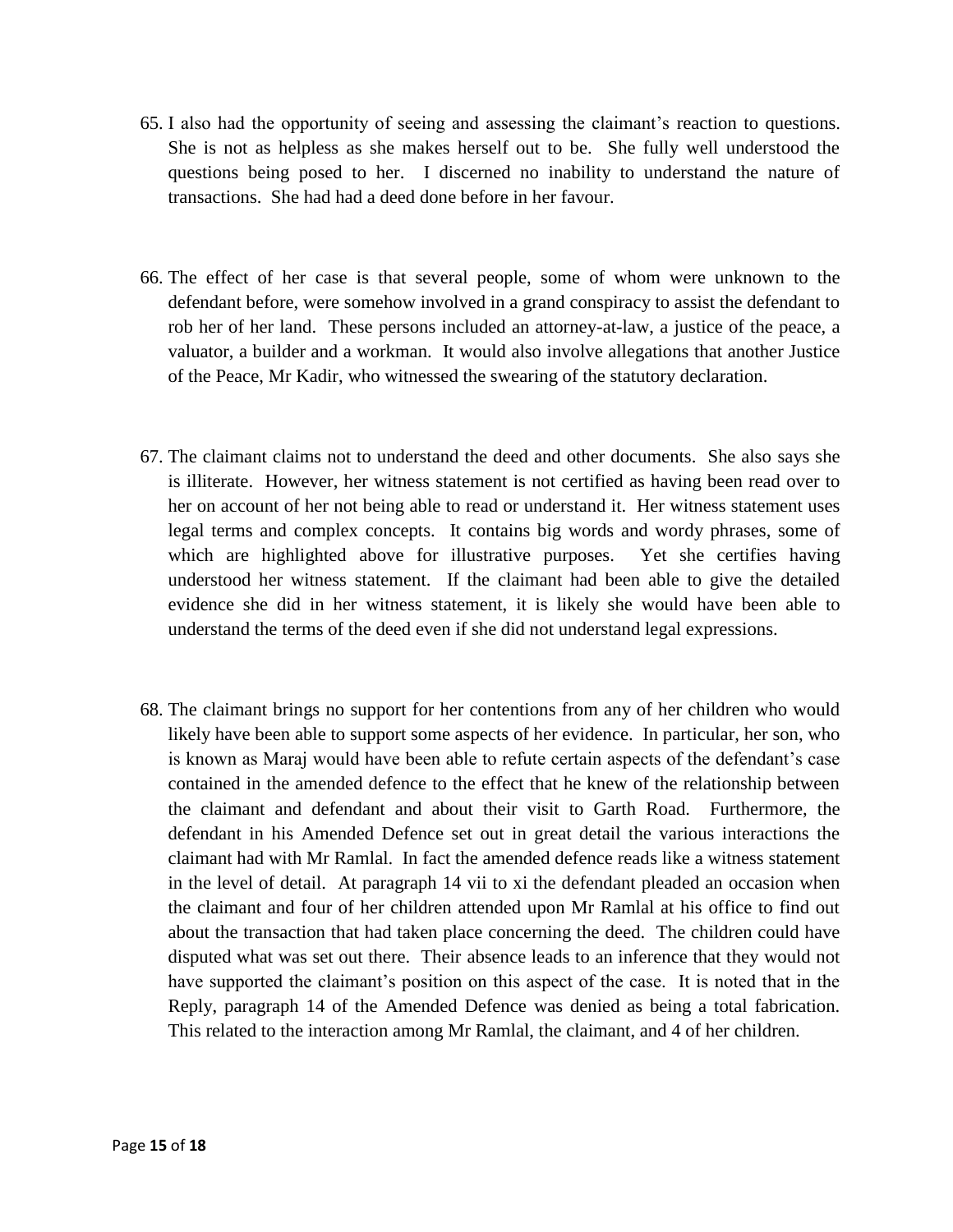- 69. I have considered the evidence of Mr Ramlal, the attorney at law. His was a detailed and comprehensive account of having taken all reasonable steps to ensure the claimant understood what she was doing and seeking to give effect to her wishes. Hardly is there usually such a detailed witness statement from an attorney at law about what was done in relation to a transaction. I find it hard to accept that Mr Ramlal's evidence was the fabrication that it must be if the claimant is to be believed.
- 70. I also find that both Lougheed and Rampersad give support to the contentions of the defendant that the claimant and the defendant were in a relationship. While they both did work for the defendant, there is no suggestion of them having any special interest in the outcome of these proceedings. The court has to look at all of the evidence. In this case there is a preponderance of evidence in support of the defendant's case as compared to the claimant. The effect of accepting the claimant's case is that a number of persons previously unknown to her have come to fabricate evidence to deny her the property she owned. I reject the claimant's evidence as being untruthful.
- 71. While I accept there were certain inconsistencies as pointed out by the claimant's counsel in submissions, none of these really go to the heart of the evidence given by Lougheed and Rampersad about the Garth Road visits. I found them to be honest witnesses who may be mistaken about certain events. In particular, I found Mr Lougheed was a solid witness who supported the defendant's contentions in material respects.
- 72. I can also discern no proper reason why Mr De Leon would have made up a valuation of the property. He was undertaking a routine function to ascribe a value to the property to assist in the registration process. Again, there is no evidence to suggest any improper connection between him and the defendant. I did find he had a tendency to be mistaken about names such as calling Mr Ramlal, Mr Lalla and Ms Poodan, Ms Boodan. Neither of those matters undermined his evidence. Further, as stated before, I saw no reason to disbelieve Ms Poonwassie. I therefore reject the contention that the will was a fabrication to make the validity of the deed seem more likely.
- 73. The defendant's case was of a relationship between a somewhat younger man and older woman. While this may be less usual in our society, it is neither implausible nor unthinkable. Further, extra-marital relationships take place in different kinds of circumstances.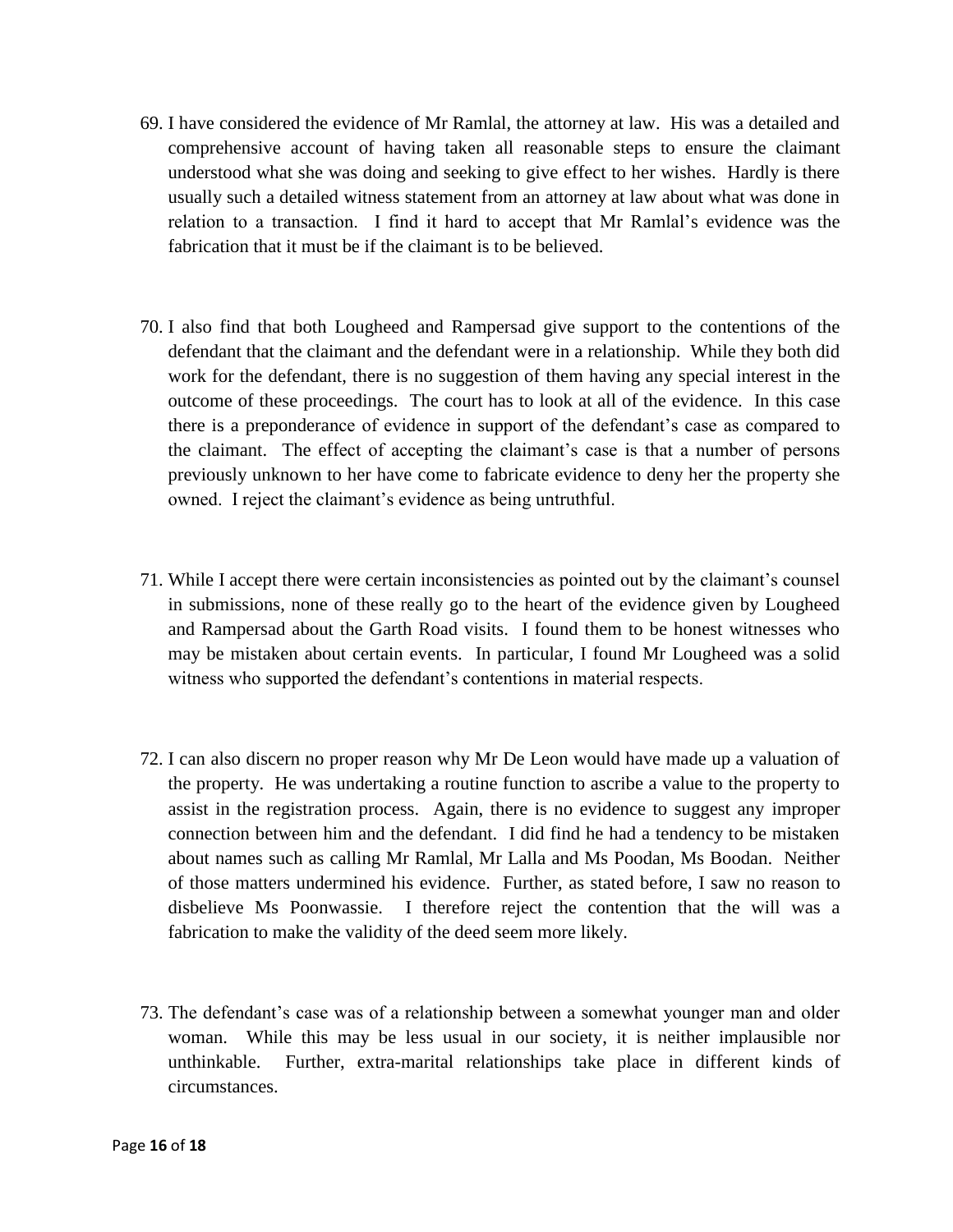- 74. The defendant gives a detailed account of how the relationship started and progressed. The unravelling of the relationship took place in the context of the need for a form of security to take bail for the claimant's son. Up until then the claimant had made no complaint in terms of seeking a lawyer's advice or intervention. This would have been almost three years after the transaction. Work was to have been started in January 2010. By July 2012 no work had been done. Yet the first complaint came shortly after the deed was needed for the claimant's son's bail. If the arrangement was to give the defendant a "sign" on the property as security, the claimant ought to have gotten concerned about this shortly after January 2010 when the works were supposed to begin. The nature of the 'mortgage' arrangement was not such that the claimant ought to have found difficulty with raising with her children with whom she said she had good relations.
- 75. It is also significant that the will and the deed took place just before and shortly after the death of the claimant's husband. It ties in with the defendant's case that the claimant found it opportune to make the arrangements when her husband was in his final days in respect of the will, and after his death in respect of the deed.
- 76. What occurred in my view is that the claimant fully well knew what she was doing. She intended to pass the property to the defendant by will at first. After her husband's death she felt more comfortable and made arrangements to see Mr Ramlal to effect the transaction. She went on to follow up on it. Mr Ramlal, in my view, took more than sufficient precautions and acted responsibly as an attorney-at-law to effect the clear intentions of the claimant.
- 77. I accept the defendant's case that but for the need for the deed, there would not have been an issue. I find that it was when the claimant's children made an issue that the claimant was forced to seek to repudiate the transfer she had previously freely effected.
- 78. A bit of evidence that I considered significant is that the defendant knew of and had possession of the receipt for the claimant's husband's funeral. If they did not know each other well or have any real contact, how would he have gotten this? I find that the relationship was to such an extent that the claimant felt comfortable in relying on the defendant to pay for the funeral arrangements.